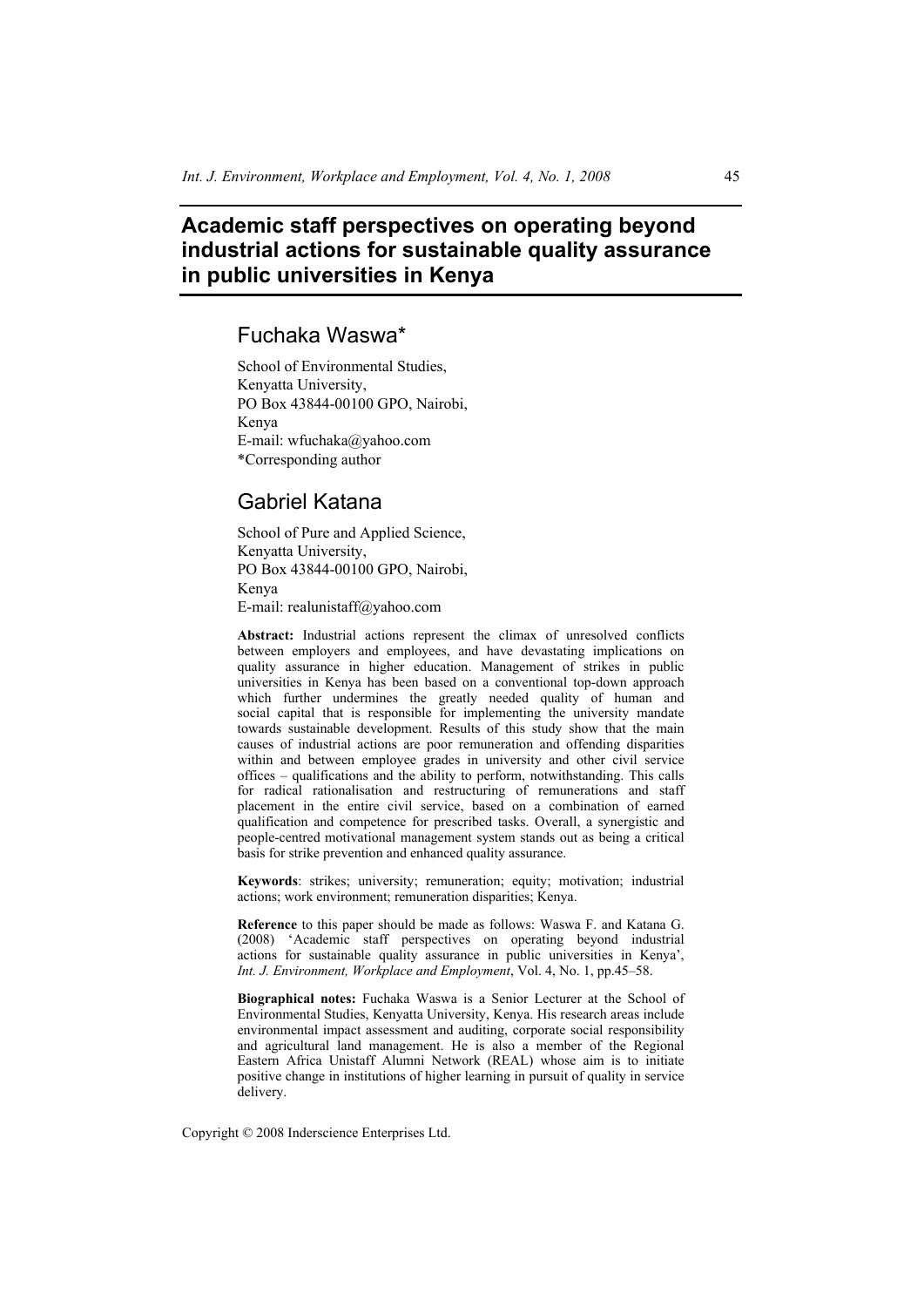Dr. Gabriel Katana is a Senior Lecturer at the Department of Physics, Kenyatta University, Kenya. He is also the Regional Coordinator of the Regional Eastern Africa Unistaff Alumni Network (REAL). REAL is concerned with spearheading positive change in pursuit of quality assurance in universities' core functions (i.e. teaching, learning and curriculum development, research and knowledge management and organisational development).

#### **1 Introduction**

#### *1.1 Background*

Worldwide, teachers' (and lecturers') trade unions have continued to demand that the professional voices of their members be heard, and that their experience and expertise be valued and appropriately rewarded (Worlds of Education, 2007). Where employees and employers have failed to satisfactorily agree on these concerns, industrial actions (also called industrial unrests or strikes in this paper) have often been called by representative trade unions. Industrial actions thus represent the climax of unresolved conflicts between employers and employees. Within universities, strikes have traditionally been called by students, support staff and academic staff. In this paper, the focus will be on industrial actions called by academic staff in public universities.

Industrial actions have lately been common in the eastern Africa region, particularly Kenya, Uganda and Malawi, where disparities in remuneration seem to be major areas of concern. A fitting imagery of this scenario is 'muzzling the ox that ploughs one's land'. According to Vernor Munoz (quoted in Worlds of Education, 2007), knowledge that is not built on the respect of human (worker) rights is knowledge of poor quality. Further, since there are certain cardinal values that motivate learning (including teaching, research and community outreach), it is essential to define the needs of students and teachers (and lecturers), as well as the adjustments needed to improve functions in the schooling and political systems.

From his extensive study of the world's best service companies, Frei (2008) observed that investing in what makes employees reasonably able and motivated to achieve excellence is much more important than employee self-sacrifice, which is rarely a sustainable resource. Resistance to potentially positive changes in the aspects mentioned above remain the root causes of most industrial actions. The emerging challenge for institutions is how to better appreciate the wealth in continuous learning and the subsequent modification of behaviour in tandem with the dynamic global and national scenarios in higher education.

Despite their devastating implications, the management of strikes has been based on a conventional top-down, autocratic approach, which further undermines the greatly needed quality of human and social capital responsible for implementing the university mandate. The supposed failure of universities to offer leadership in such areas and catalyse policy reforms at the political level may be indicative of the need for extra learning on how to enhance the autonomy of universities. Ultimately, universities risk losing their crucial role as the nation's voice of rational thinking, professional pace setting, meritocracy and intellectual social responsibility. This is particularly true because universities are regarded as the pinnacles and indeed suppliers of expertise in all fields that drive national economies, including competence building in human resources management and strategic corporate governance.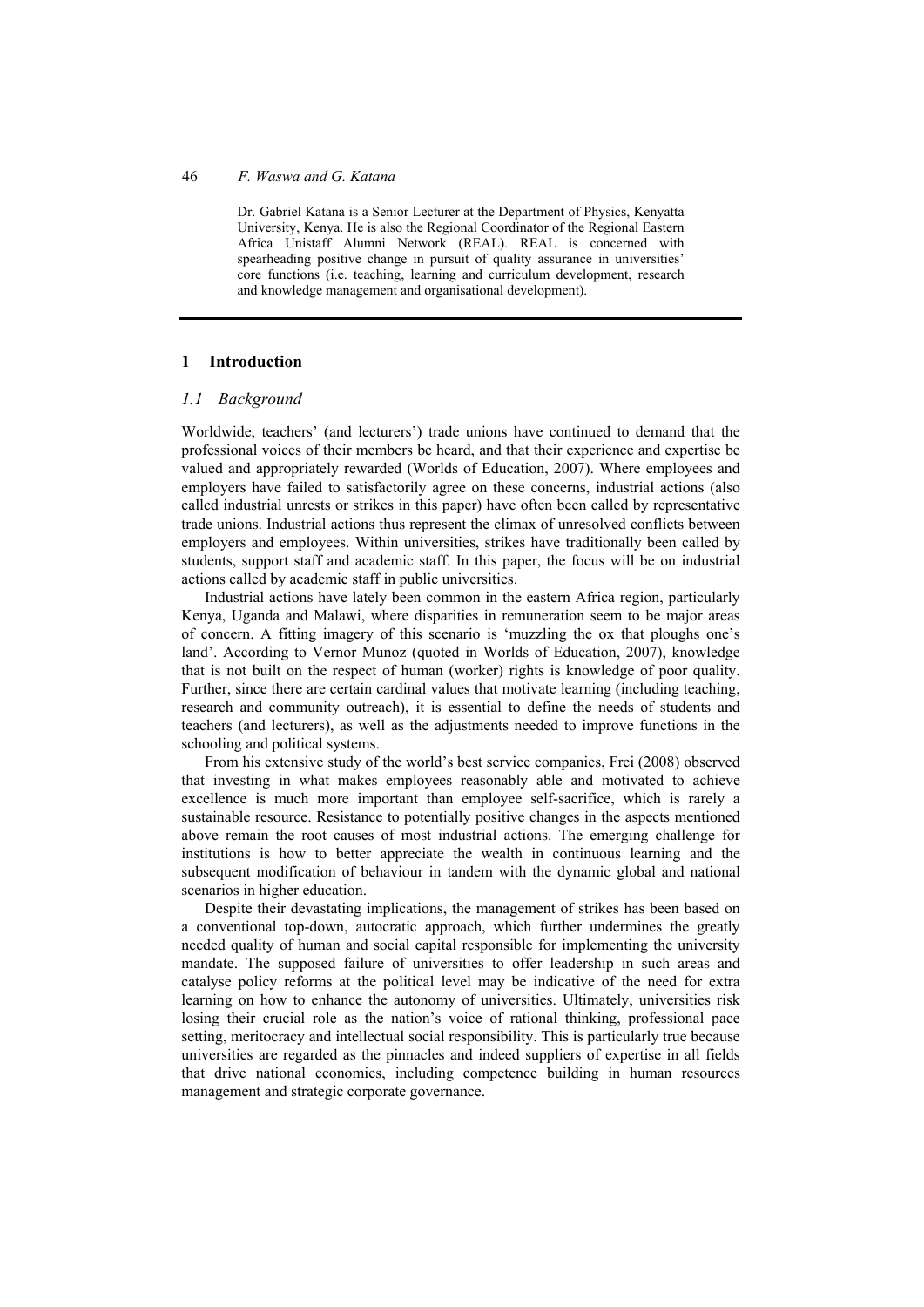## *Academic staff perspectives* 47

While the law provides for industrial action in Kenya, its negative consequences on the total University system have often undermined quality assurance both in the short and long term. This is normally expressed through lost academic hours, strained personnel relationships particularly between academic staff and university management, and brain drain and brains in drain. A situational SWOT analysis of Kenyatta University attests to this by pointing out that brain drains, the capacity to attract and retain wellqualified staff, and the occasional disruption of academic programmes and the university calendar are current weaknesses of the system and thus pose major threats to its successful functioning (Kenyatta University, 2005). Ultimately, the final product being rolled out (i.e. graduate students) stands the risk of being 'half-baked' and thus not adequately prepared for the job market. This in itself translates into the loss of quality of human capital beyond the University walls. The financial implications on the part of the employer, through avoidable retooling (training) of these graduates, cannot be overemphasised. This has implications on the image of the concerned universities within the wider public. Planning for posterity in quality assurance in higher education would thus call for finding innovative ways of predicting and averting industrial actions at all times. This is the gist of this paper, which is presented from the point of view of challenges that must be surmounted in organisational learning. It is hoped that lessons highlighted in this paper will elicit debate and hopefully pave the way for policy changes to boost quality assurance in Kenya's higher education.

#### *1.2 Objective*

The objectives of this study were to: (1) assess the causes and management of strikes from an academic staff perspective as a first initiative in addressing this recurrent problem in public universities in Kenya and (2) suggest innovative ways of preventing and managing industrial actions for sustainable quality assurance.

### *1.3 Theoretical and conceptual framework*

This study was guided by ecosystems theory on the basis that a university is a complex, multi-stakeholder system. For the university to achieve its mandate of learning and teaching, research, outreach and community service, all system components must work together for the common good through synergistic partnerships. When industrial action takes place, it communicates to outsiders the failed efforts in terms of conflict resolution, and often triggers a chain reaction whose cumulative effects have far-reaching negative socioeconomic and political impacts (Figure 1). Reprisals from university authorities and government have traditionally been perceived as being autocratic and counterproductive in the long run, particularly when viewed from a quality service perspective. This autocracy also seems to contradict the inherent spirit within the philosophy, vision and mission statements detailed in various university strategic plans (Jomo Kenyatta University of Agriculture and Technology, 2004; Moi University, 2005; Kenyatta University, 2005; Maseno University, 2005; Egerton University, 2005). According to Goleman (1998), contradictions between vision/mission statements and reality inevitably result in emotional fallout exemplified by self-protection, cynism, anger and despair. Further, Goleman notes that the firm, whose profits are won at the price of violating the implicit shared values of its labour force, pays an emotional price of shame, guilt and a sense of tainted rewards. Where academic staff have returned to work under duress, it may be assumed that their productivity is often at its lowest ebb.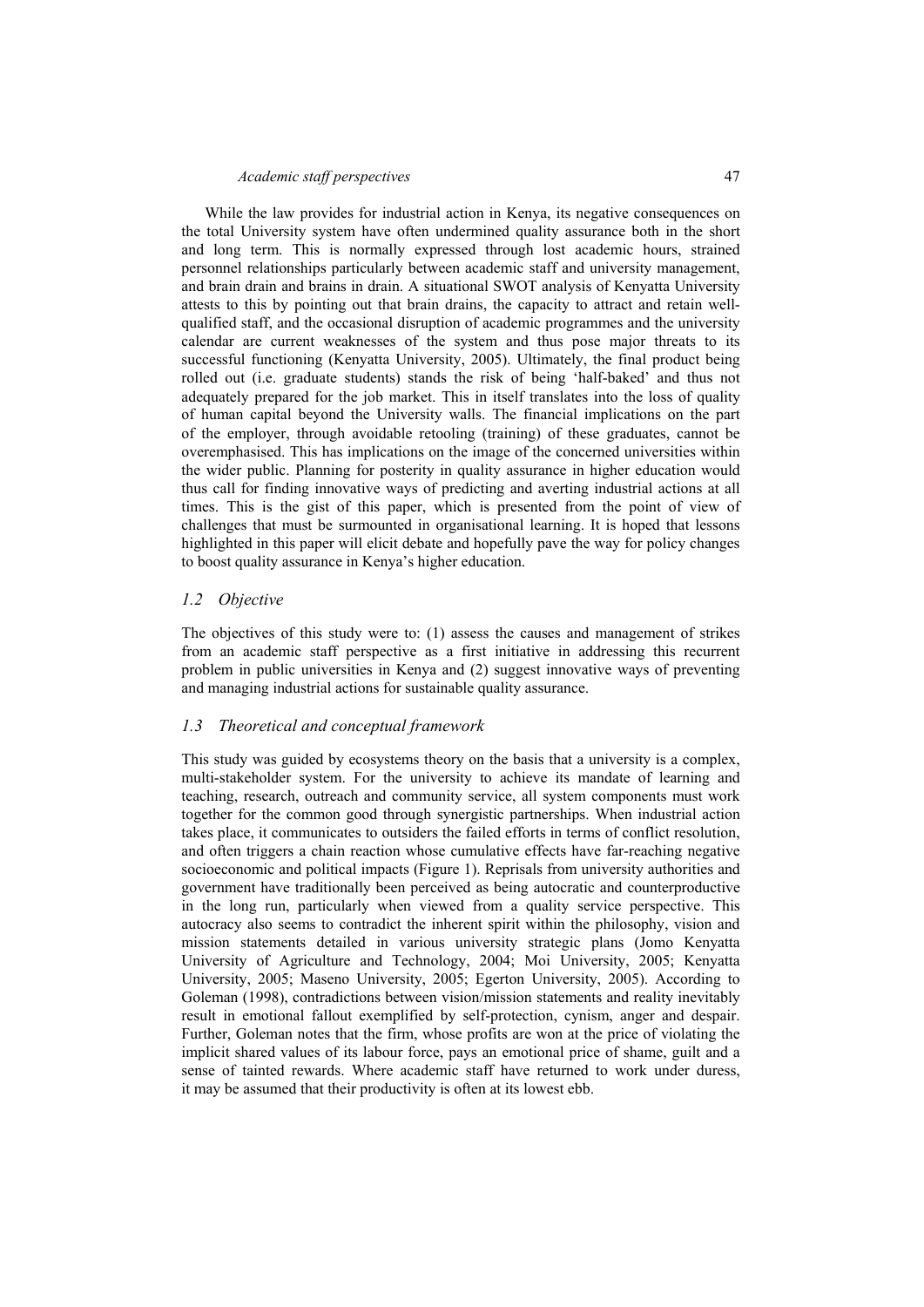



In some cases, highly trained academic staff have resigned and secured better paying jobs abroad. This is the basis for the now global problem of brain drain (Waswa et al., 2004). Ultimately, a zero-sum if not negative-sum game can arise  $-$  i.e. the university closes, students riot and are sent home, university programmes and the academic calendar are disrupted, working relationships between academic staff and university authorities become strained, non-academic staff earn salaries for no real work undertaken, parents (general public) react and the government must absorb consequent political shocks. Industrial actions have been traditionally associated with private sector manufacturing firms. It is, however, abnormal when strikes are called by a country's top intelligentsia on the basis of poor remuneration. Therefore, deliberate efforts to predict and amicably pre-empt industrial actions are in the interest of the higher education sector and national development.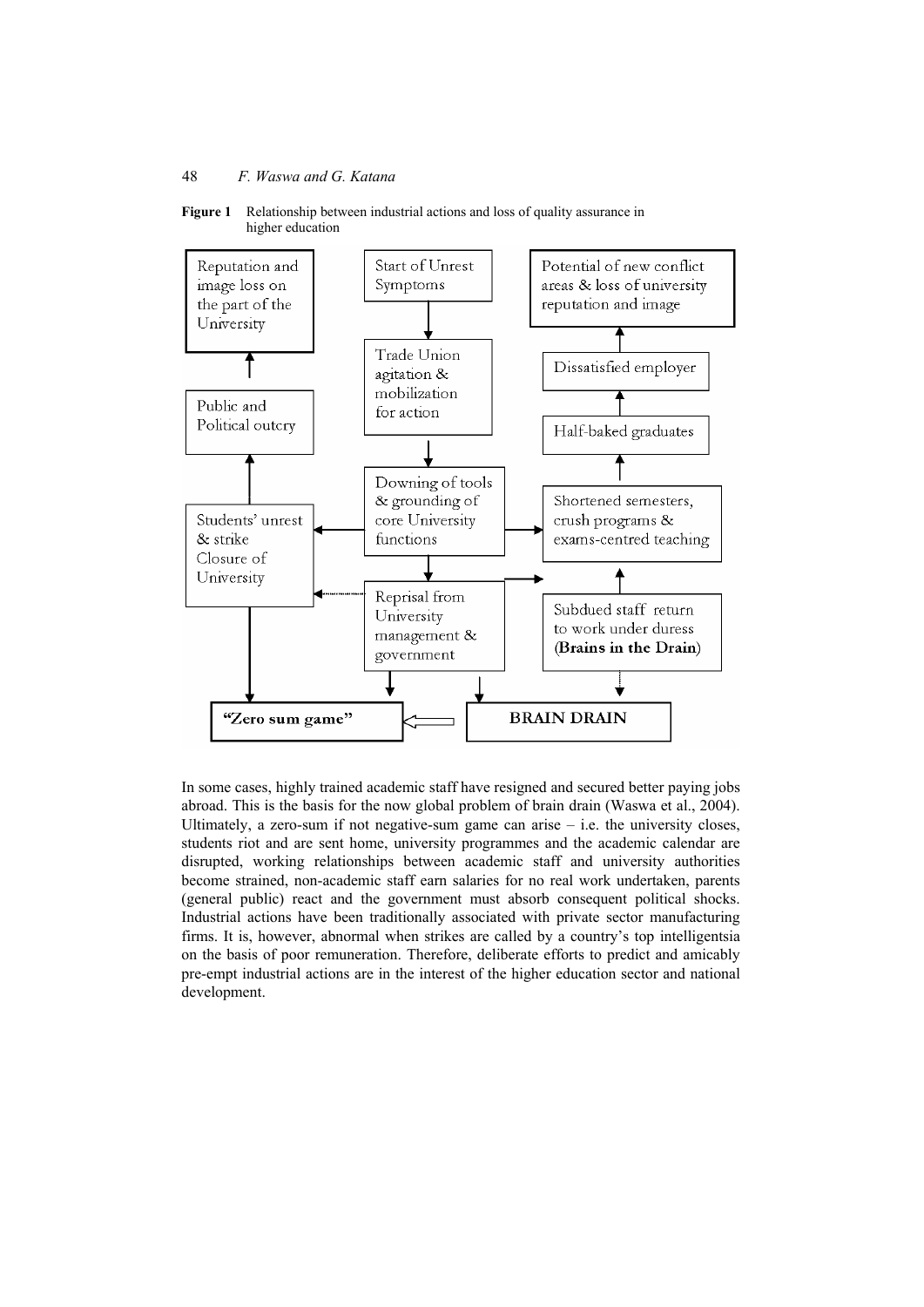#### **2 Methodology**

An opinion survey design was used to collect data from Kenya's public university academic staff. The staff involved in the survey were those who took part in a VicRes conference in Jinja, Uganda, in March 2008. In this way, opinions were able to be solicited from virtually all the seven public universities in Kenya. A few more responses were obtained from the authors host institution. For purposes of anonymity, the names of the universities, names of respondents and their sexes were excluded from the units of analysis. From a targeted sample size of 100, only 49 respondents returned their completed questionnaires.

Secondary data were obtained from official records from within and outside the universities. While results from this study offer only general trends, it can be assumed that they represent opinions of staff in all public universities in Kenya given that industrial actions have traditionally occurred at the same time in all Kenyan universities. This is because the actions have invariably been coordinated by the same University Academic Staff Union (UASU), and have been further managed by one government and an *ad hoc* association of Vice Chancellors and University councils – namely, the Inter Public Universities Council Consultation Forum (IPUCCF).

Individual responses from questionnaires were cleaned and thematised before being fed into an SPSS spreadsheet for descriptive statistical analysis that focused on frequency distributions only. Standard procedures were used to represent these findings. Secondary data were subjected to content analysis and basic computations.

## **3 Results and discussion**

#### *3.1 Causes of industrial unrest*

Up to 88% of the respondents singled out low salaries and poor welfare as extremely critical in causing industrial actions (Table 1). The perception of being undervalued and hence underpaid was particularly benchmarked on salary structures of their 'juniors' in the public (civil) service. Another income-related concern within the Kenyan public university system was the perceived inter-grade disparities, as discussed later in this paper. At least 73% of the respondents rated insensitive policies and management as being critical causes. Other causes included poor communication between university management and academic staff, heavy workloads and promotion-related problems.

Promotion criterion was viewed as unnecessarily inflexible with an overemphasis on chronological teaching duration and refereed publications in international journals. Combined, these problems appear to undermine the quality of service delivery, as do various counter-reactions from staff, such as 'moon-lighting' (engaging in extra incomegenerating activities), the use of old teaching notes, zero research-based teaching and learning, a lack of commitment in mentoring of students and examination-oriented teaching rather than education for sustainable development.

Under such circumstances, it is to be expected that the system would produce 'half-baked' graduates with an associated loss of image for the concerned universities. The rather high frequency of industrial actions in public universities in Kenya could also indicate that sustainable solutions to the root causes of system failure are yet to be found. According to Garvin (1998), before people and companies can improve their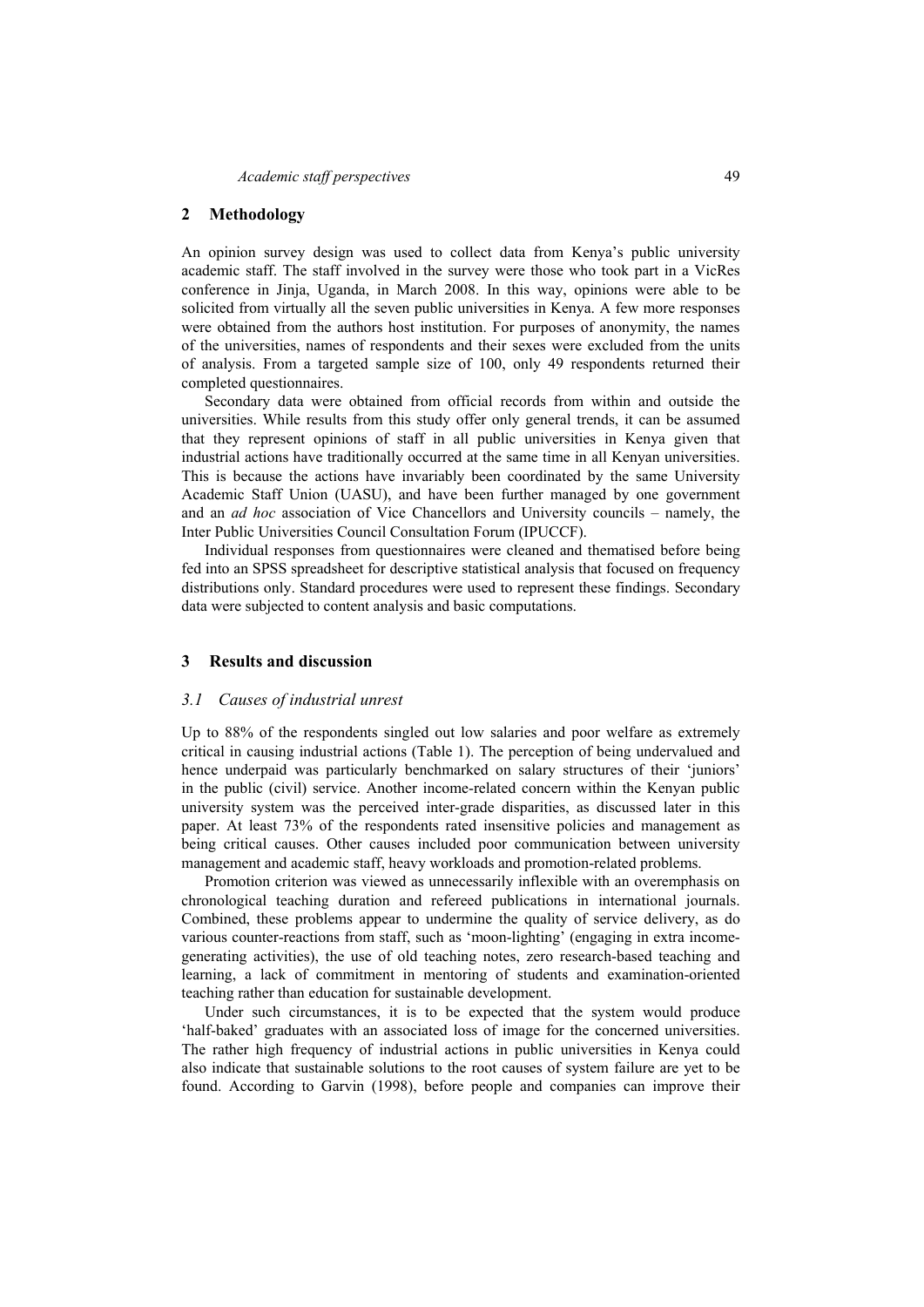overall performance, they must first learn by looking beyond their traditional rhetoric and high philosophies. Instead they must focus on the fundamentals and modify their behaviour in tandem with the dynamic knowledge economy. Perhaps this is the challenge that should be overcome by universities and governments in this region.

**Table 1** Relative importance of the causes of industrial actions  $(n = 49)$ 

|               |                                     | % Likert Scale-based order of importance |     |     |     |     |
|---------------|-------------------------------------|------------------------------------------|-----|-----|-----|-----|
| SN            | Causes of industrial unrest         | EC                                       | VC. | C   | FC  | NС  |
|               | Low salaries and poor welfare       | 88                                       | 20  | 17  | 12  | 4   |
| $\mathcal{D}$ | Poor communication practices        | 6                                        | 19  | 9   | 12  |     |
| 3             | Insensitive policies and management | 6                                        | 26  | 41  | 27  | 12  |
| 4             | Heavy workloads and poor facilities |                                          | 19  | 11  | 6   | 9   |
| 5             | Promotion-related problems          |                                          | 14  | 9   | 8   | 5   |
| 6             | Missing data                        |                                          |     | 12  | 35  | 69  |
|               | Total                               | 100                                      | 100 | 100 | 100 | 100 |

Note: EC, Extremely Critical; VC, Very Critical; C, Critical; FC, Fairly Critical; NC, Not Critical.

## *3.2 Managing causes of industrial actions*

Up to 76% of respondents singled out improvements in salaries and benefits as very important in preventing industrial actions and, by extension, the enhancement of performance and productivity of academic staff. A further 70% thought that improvements in communication and public relations was very important, while 62% indicated that inclusive management was important (Table 2).

|    |                                          | % Likert Scale-based order of importance |     |     |     |          |
|----|------------------------------------------|------------------------------------------|-----|-----|-----|----------|
| SN | Industrial unrest prevention factors     | EI                                       | И   |     | FI  | NI       |
|    | How to improve salaries and benefits     |                                          | 23  | 10  | 10  | $\Omega$ |
|    | How to improve communication and PR      |                                          | 28  | 14  | 8   | $\theta$ |
| 3  | How to implement inclusive management    |                                          | 21  | 27  | 16  | 14       |
| 4  | How to implement a fair promotion policy | 6                                        | 9   | 12  | 6   | $\theta$ |
| 5  | How to improve the working environment   |                                          | 13  | 14  | 10  | 8        |
| 6  | Missing data                             |                                          | 3   | 22  | 49  | 76       |
|    | Total                                    | 100                                      | 100 | 100 | 100 | 100      |

**Table 2** Organisational learning-based relative importance of industrial action preventive factors

Note: EI, Extremely Important; VI, Very Important; I, Important; FI, Fairly Important; NI, Not Important.

Although several commissions or task forces of government have recommended improvements in staff remunerations (Republic of Kenya, 2006), little has been implemented in this regard. This adds to the widely held perception that academic advancement is not a viable investment, and that a career in university academia destines one to material and income poverty. While it must be appreciated that recent adjustments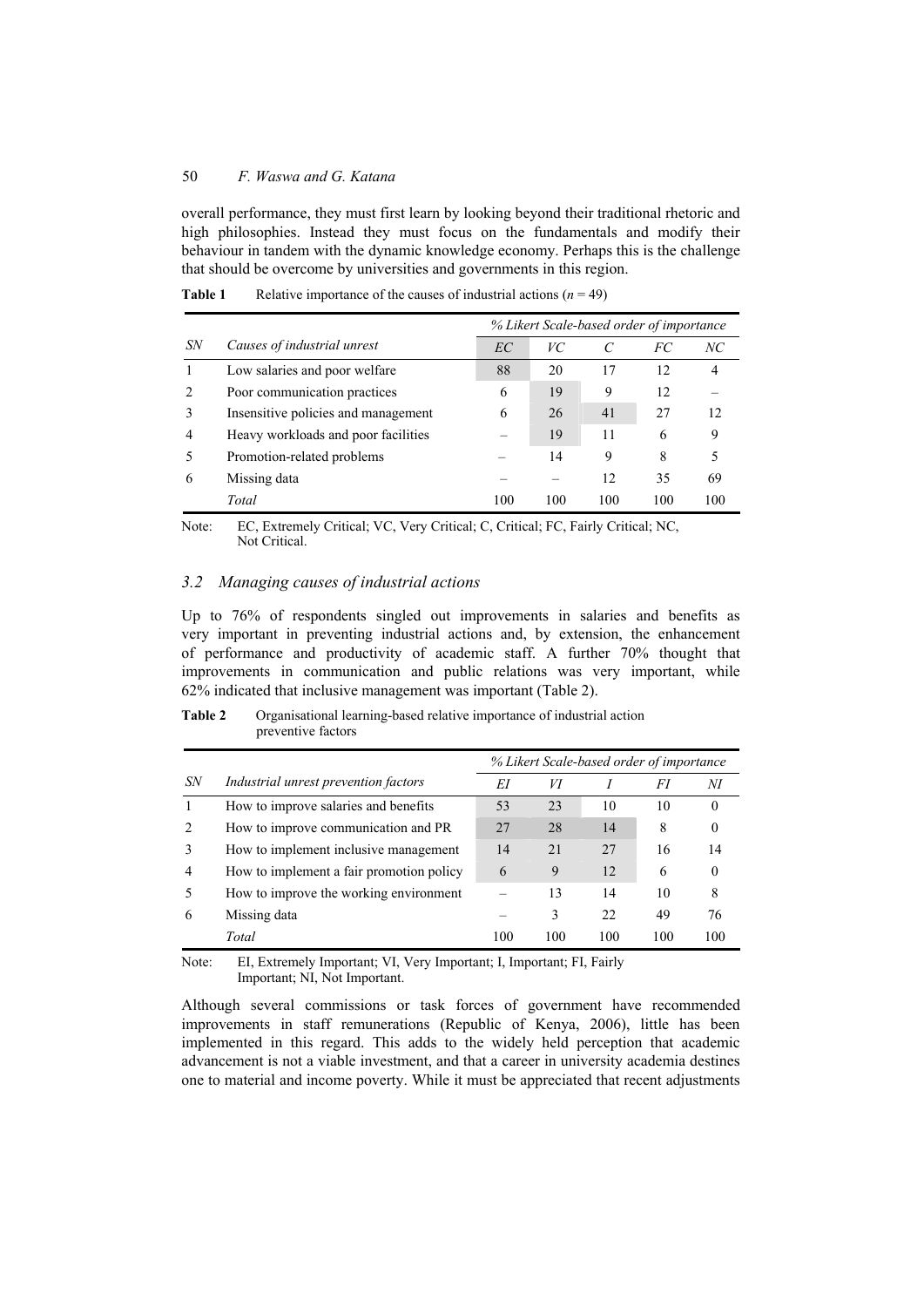have generally enhanced the status of academic staff, inter-grade disparities seem to have widened, particularly between the Universities' Chief Executives and equally qualified professors (Table 3). For instance, the ratio of the Professors' salary to that of the Vice Chancellors now stands at  $0.38$  (or  $1:2.6$ ) from an initial value of  $0.8$  (or  $8:10$ ). It is on this basis that the Public Universities' Inspection Board recommended that the ratio prior to the 2004 increment (i.e. 0.8) should be used to derive the rational salary scales of other academic staff (Republic of Kenya, 2006, p.180). If the current salaries and house allowances were adjusted by this ratio without disadvantaging the chief executives (Vice Chancellors), the highest paid professor would be earning a minimum gross salary of Kenya Shillings (KES) 321,920 and a maximum gross salary of KES 432,000. This would represent increments of 106% and 112%, respectively. To enhance equity and to boost the collective morale of all staff, such an adjustment would also need to be extended to other grades in the system.

| <i>Position (grade)</i> | Minimum<br>basic | Maximum<br>basic | House<br>allowance | Total min* | Total max | Ratio* |
|-------------------------|------------------|------------------|--------------------|------------|-----------|--------|
| Ass. Lecturer           | 590              | 886              | 646                | 80,400     | 99,600    |        |
| Lecturer                | 775              | 1163             | 692                | 1468       | 1846      | 1.2    |
| S. Lecturer             | 886              | 1329             | 738                | 1625       | 2068      | 1.3    |
| As. Professor           | 1108             | 1662             | 831                | 1938       | 2492      | 1.6    |
| Professor               | 1477             | 2215             | 923                | 2400       | 3138      | 1.9    |
| <b>DVC</b>              | 2628             | 4477             | 1077               | 3705       | 5554      | 3      |
| <b>VC</b>               | 4960             | 7077             | 1231               | 6191       | 8308      | 5      |

**Table 3** Estimated remunerations for public university academic staff, effective 1 July 2006 (US\$)

Note: Ass., Assistant; S., Senior; As., Associate; D, Deputy; VC, Vice Chancellor; 1 US\$ = Kenya Shillings 65.

\* Computed by author based on total minimum.

*Source:* Official 2007 salary structure document

The public university inspection report further recommends the separation of grading and remuneration schemes for senior management (VCs, DVCs and Principals), academic/teaching staff and administrative/non-teaching staff (Republic of Kenya, 2006, p.182). This would effectively invalidate the 'academic equivalent policy' (Table 4) and thus reclaim the glory and value of investing in education. The effect of this policy is perceived as being worst when assessed from: (1) a promotional perspective; (2) the duration of one's career development and (3) a professional competence perspective. According to the 'equivalent policy' in public universities, when it comes to job grading and remuneration in the administrative division, a PhD qualification is on a par with a wide range of qualifications, including a Master's degree, a Bachelor's degree and even a Diploma. For instance, an academic staff member must be assessed on at least eight stringent items – the long duration of their career development notwithstanding – while their 'equivalents' are assessed in principle on fewer items for the same promotion (Table 5).

Furthermore, equating a full Professor to a Registrar whose qualification may only be a PhD or a Master's degree is difficult to justify. The same would apply when a lecturer with a PhD is equated to an administrative staff with a first degree or diploma; or when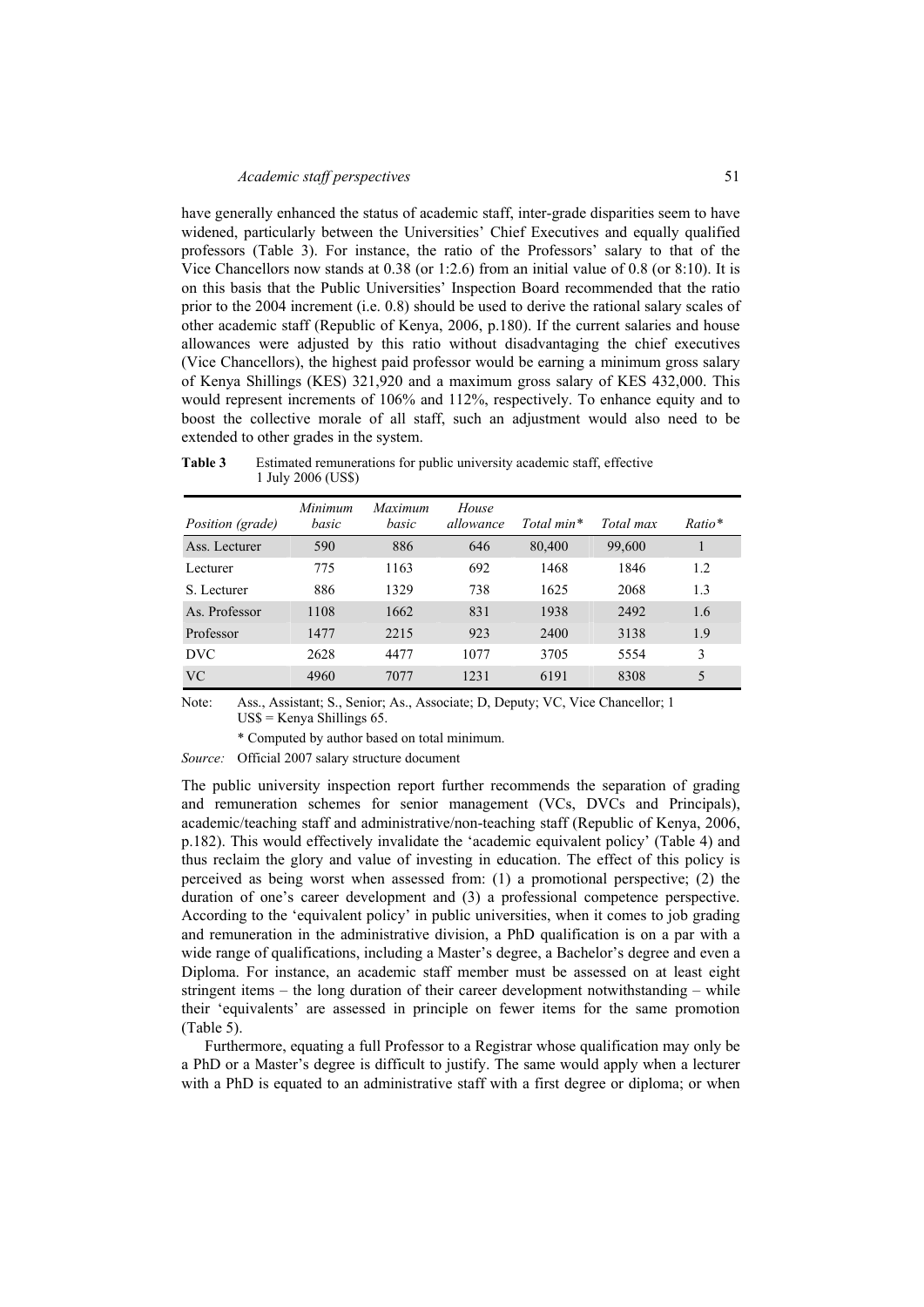an administrative staff member with a Master's degree is graded lower than an academic staff with a Master's or a Bachelor's degree. The existence of these anomalies contradicts fairness in an upward mobility and reward-based system, and can only be justified from the perspective of political expediency and not professional guidelines.

Table 4 Root of remuneration disparities associated with the 'equivalent policy'

| Academic and research grades |                                    | 'Equivalent' administrative grades                        |                                                                                     |  |
|------------------------------|------------------------------------|-----------------------------------------------------------|-------------------------------------------------------------------------------------|--|
| Category                     | <i><b>Oualification ranges</b></i> | <i><b>Oualification ranges</b></i>                        | Category                                                                            |  |
| Professor                    | $PhD$ +++++                        | plus CPA                                                  | PhD, Masters, Bachelor's Registrar, Librarian, Finance<br>Officer                   |  |
| Associate<br>Professor       | $PhD$ ++++                         | PhD, Masters<br>BSc+ Professional<br>Qualifications, etc. | Deputy Registrar, Deputy<br>Librarian<br>Chief Accountant/Deputy Finance<br>Officer |  |
| Senior<br>Lecturer           | $PhD$ +++                          | <b>Masters</b><br><b>Bachelors</b>                        | Senior Assistant Registrar<br>Senior Assistant Librarian                            |  |
|                              |                                    | Post Graduate Diploma<br>General Diploma                  | Estates Manager, Farm Manager,<br>Auditor                                           |  |
|                              |                                    |                                                           | Chief Hostels Officer                                                               |  |
|                              |                                    |                                                           | Senior Accountant, Catering<br>Manager, etc.                                        |  |
| Lecturer                     | $PhD++$                            | <b>Masters</b>                                            | Assist. Registrar, Assist. Librarian                                                |  |
|                              | Masters+                           | Bachelors+                                                | Accountant, Estates Officer                                                         |  |
|                              |                                    | Post-graduate Diploma<br>Certificate                      | Chief Technician, Transport<br>Officer                                              |  |
|                              |                                    |                                                           | Chief Security Officer, Internal<br>Auditor                                         |  |
| Assistant<br>Lecturer        | <b>Masters</b>                     | Masters, PG, BSc, BA,<br>Diploma                          | Senior Administrative Assistant,<br>Senior Secretaries, Senior<br>Technicians, etc. |  |

Note: The + signs are indicative of extra achievements particularly from research and publications.

*Source:* Public University calendars of 2003

Heavy workloads, on the other hand, manifest themselves in the form of very large classes brought about by increasing enrolments and the integration of governmentsponsored and self-sponsored students. Inequitable compensation from such an integration arrangement has been a key cause of industrial action in the past. This adds credence to the perception of university authorities as being insensitive to the welfare of academic staff. This scenario may explain the weight attached to the need for inclusive management by the respondents which, on the other hand, would require improved communication and public relations from the university authorities. This paper holds the view that the culture of open, honest and proactive communication is critical in managing causes of industrial actions. Further, it can thrive only in an atmosphere of mutual trust and respect. This would require academic staff and union leaders to learn the art of tact and diplomacy. From past experiences, this paper strongly argues against abrasive confrontations between the staff union and universities authorities as it only entrenches resistance to change that would otherwise occur through firm yet constructive dialogue.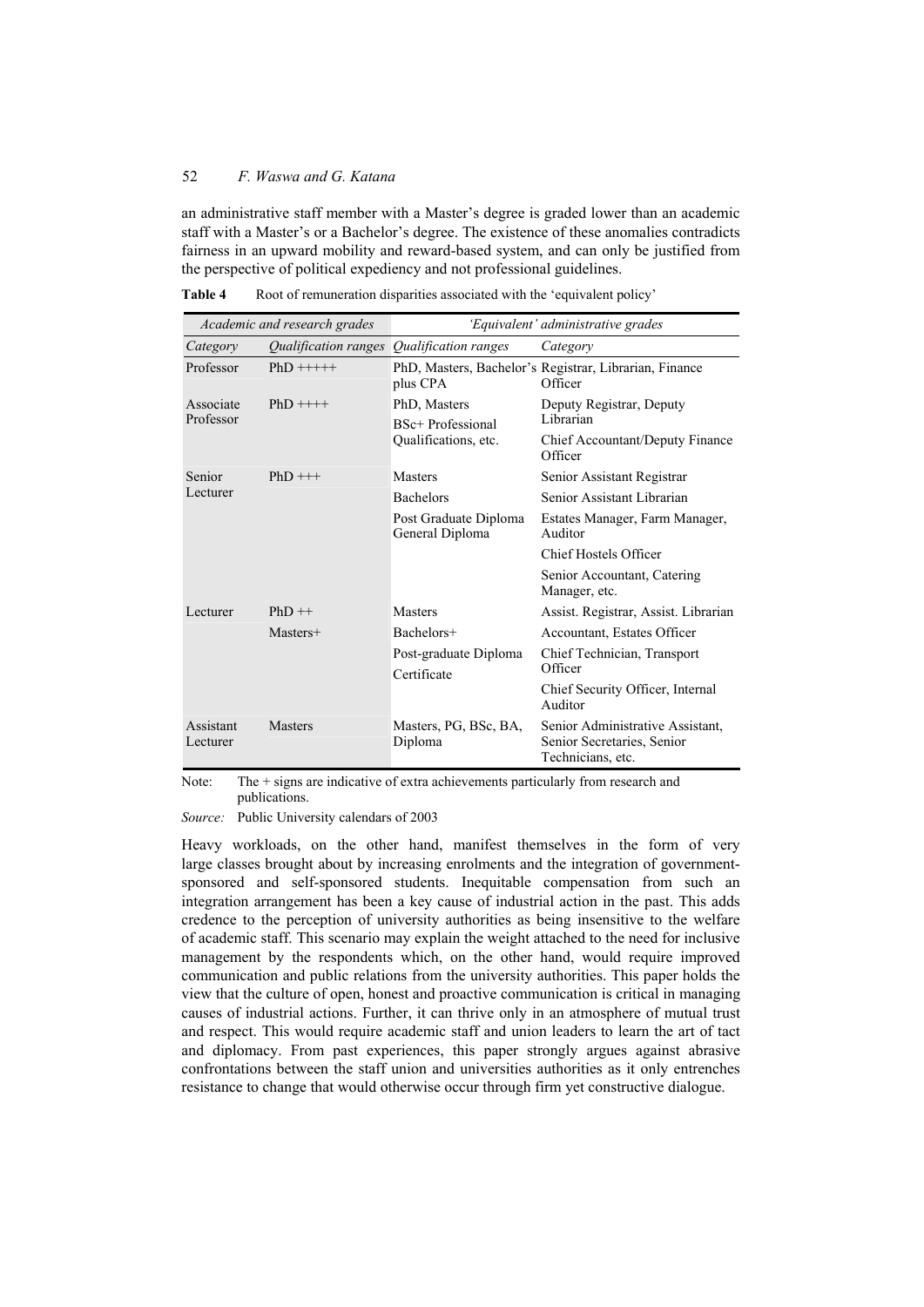Table 5 General summary of promotion assessment items for academic and administrative grades in public universities

| Item                                      | Academic division | Administrative division |
|-------------------------------------------|-------------------|-------------------------|
| 1. Basic requirements                     | $^{+}$            | $^+$                    |
| 2. Postgraduate supervision               | $^{+}$            |                         |
| 3. Administrative responsibilities        | $^{+}$            | $^{+}$                  |
| 4. Conferences/seminars/workshops         | $\overline{+}$    |                         |
| 5. Research and publications              | $^{+}$            |                         |
| 6. Quality of teaching, performance, etc. | $^{+}$            |                         |
| 7. Community service/national/intern.     | $^{+}$            |                         |
| recognition                               | $^{+}$            |                         |
| 8. Academic leadership                    |                   |                         |
| Total score                               | 80%               | 20%                     |

*Source:* Promotion criteria guidelines

### *3.3 Relative importance of industrial action management stakeholders*

On stakeholder institutions that are considered critical in managing industrial actions within public universities, the UASU topped the score with 82%, followed by University Management (78%), Council (76%) and Government (67%) (Table 6). This indicates that, despite perceived failures in the past, academic staff still consider their union as an important avenue for airing their concerns. They equally recognise the importance of council and the role of senior management in immediate university administration. As such, to effectively manage industrial action and transform universities into entrepreneurial and development institutions, the three arms (Academic Staff Union, University Administration and Government) need to work together through synergistic partnership for the common good. There is the need for the last two arms to begin viewing UASU as a potentially helpful partner and not as an antagonistic party that must be fought all the time, and everywhere. Furthermore, divergent opinion should be encouraged and the tacit information inherent in resistance behaviour tapped for utilisation in the spirit of team work.

This general opinion was also supported by the recent Public Universities Inspection Board, which noted that current Acts of parliament providing for the establishment, governance, and management of public universities and the government regulatory dimension brought in by the state corporations Act are inconsistent with the needs of modern management and good governance practices. Further, in order to accommodate change, enhance creativity and innovation, and increase democratic space and representation of all stakeholders, it is recommended that councils embrace staff unionisation and allow them to flourish and function in partnership with other university governance units (Republic of Kenya, 2006, pp.239 and 406). By implication, council memberships would need to be revised to include people with requisite competences in partnership development.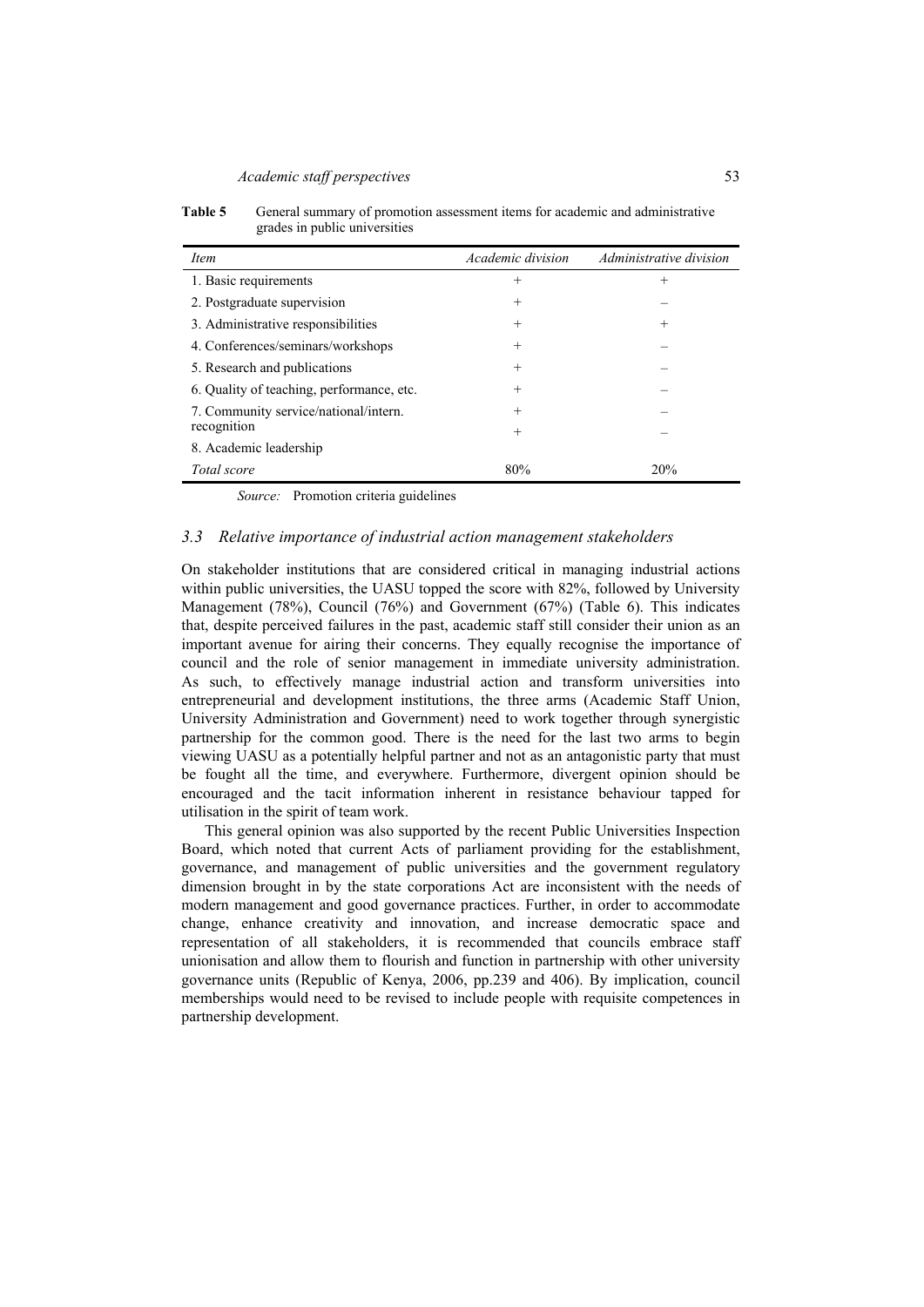|                |                                | % Frequency |                |      |        |                 |     |
|----------------|--------------------------------|-------------|----------------|------|--------|-----------------|-----|
| SN             | Stakeholder institution        | VI          | $\overline{I}$ | FI   | $N\!I$ | Missing<br>data | 100 |
| 1              | University Council             | 75.5        | 20.4           | 4.1  | 0.0    | 0.0             | 100 |
| $\overline{c}$ | University Management          | 77.6        | 12.2           | 4.1  | 6.1    | 0.0             | 100 |
| 3              | Senate                         | 59.2        | 22.4           | 10.2 | 8.2    | 0.0             | 100 |
| 4              | <b>School Executive Boards</b> | 32.7        | 28.6           | 22.4 | 12.2.  | 4.1             | 100 |
| 5              | UASU                           | 81.6        | 10.2           | 4.1  | 2.0    | 2.2             | 100 |
| 6              | <b>Student Associations</b>    | 16.3        | 22.4           | 22.4 | 30.6   | 8.2             | 100 |
| 7              | Religious Groups               | 10.2        | 16.3           | 22.4 | 44.9   | 6.1             | 100 |
| 8              | Government                     | 67.3        | 16.3           | 6.1  | 4.1    | 6.1             | 100 |

**Table 6** Relative importance of stakeholder institutions in strike management

Note: VI, Very Important; I, Important; FI, Fairly Important; NI, Not Important.

At a 59% score, the Senate was rated rather low as a stakeholder institution. Being comprised of professors, the Senate has traditionally taken a backseat when industrial actions have been recommended. This may imply that professors either attach very low monetary and societal value to their huge investment in education, or their opinions in decision-making forums do not really count. Further still, most of them could be simply too busy with extramural activities (additional income activities) to be concerned with their basic welfare in the university. On the other hand, the low rating of student associations indicates that academic unions traditionally do not expect students to join them in industrial actions, although students often find themselves hoodwinked by default, as conceptualised in Sub-section 1.3 above.

#### *3.4 Required paradigm shifts in the prevention of industrial actions*

It is apparent that with the increasing paradigm shift in higher education from 'Ivory Towerism' to 'Entrepreneurial and Developmental' institutions, innovative organisational and leadership approaches will have to be tapped into to maximise the individual and collective stakeholder creativities and competencies in pursuit of core university functions. Increased democratisation and participatory decision-making based on mutual gains among university system components will need to be researched and utilised. A lot in this regard may be borrowed from Eade's (2006) description of 'Motivational Management', which focuses mainly on unlearning autocratic styles, understanding and managing change and breaking 'established' patterns. Focusing on people's welfare is based on the truism of 'doing unto others what we would wish them to do unto us'. According to Losey (1998) and Cole (2002), people are ultimately more important in organisational stability and sustainability than organisational material endowment and benefits alone. Similarly, in emphasising the importance of emotional intelligence competence in leadership, Goleman et al. (quoted in Roberts, 2007) noted that 50–70% of employees' perception of their environment relates to the climate established by leadership, and that every 1% improvement in the service climate correlated with a 2% improvement in revenue for profit settings.

Acceptance and appreciation of the negative effects of low pay would pave the way for an ethically driven debate and rationalisation of salaries, taking into account inter- and intra-grade disparities. Being a national problem, this paper argues for comprehensive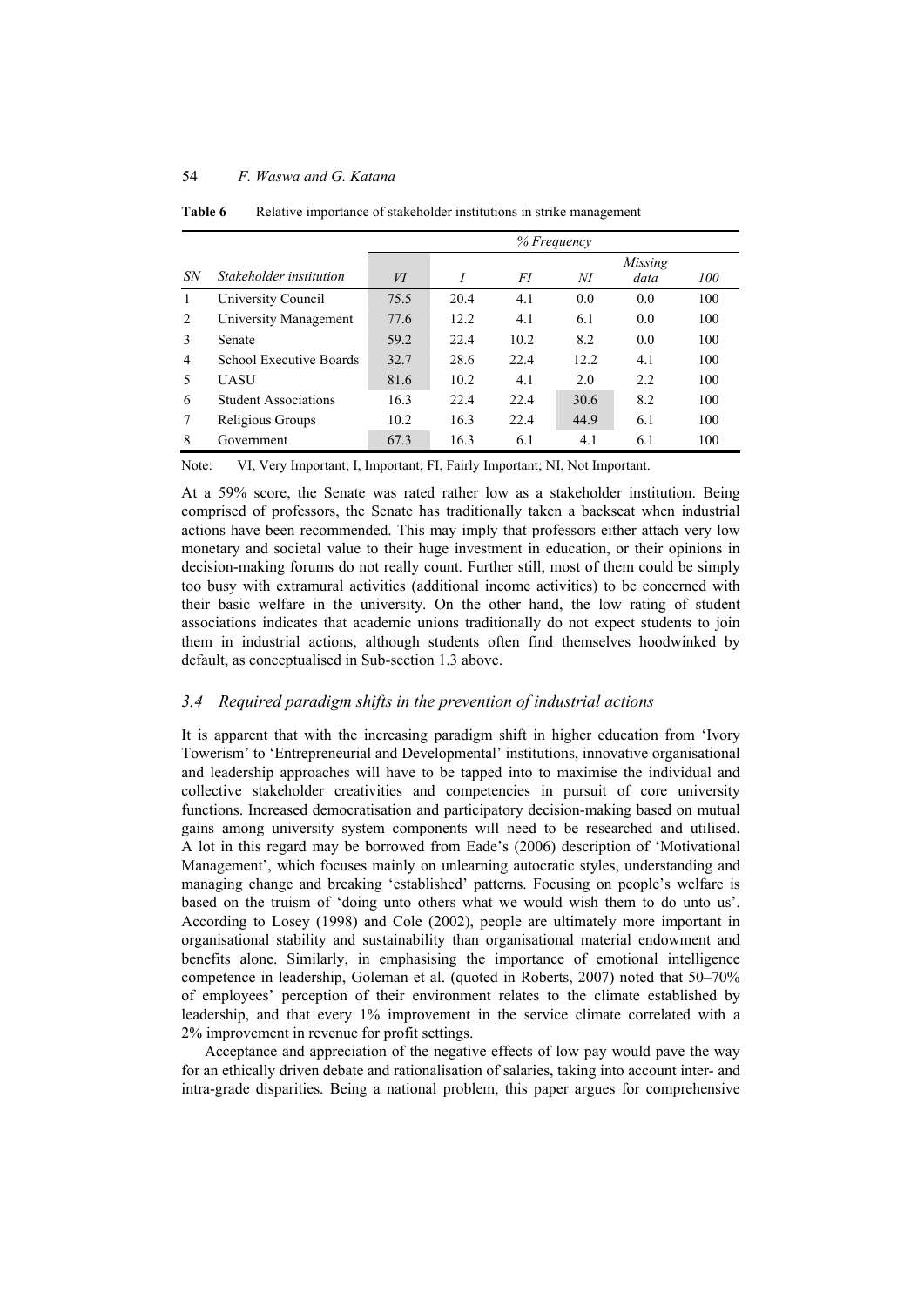## *Academic staff perspectives* 55

equity-based re-structuring and rationalisation of basic salaries on the basis of qualifications and ability to perform as the initial common denominators. In this way, holders of the same or similar qualifications – albeit working in different professions – should in principle earn the same starting basic salaries, but allowances may vary to reflect the different responsibilities. For instance, in all public universities in Ethiopia, the university Presidents (Vice Chancellors) and full professors earn the same basic pay, being all qualified professors, but differ only in allowances, which are paid to the presidents by virtue of the responsibilities of their offices (Ethiopia Unistaff Participant, 2008). Were this principle to be followed in Kenya, all university chief executives would need to be full professors and earn the same as fellow professors, except for allowances.

Extending this principle to all public service jobs would represent the single most important revolutionary strategy towards equitable remuneration and job placement in Kenya. For instance, a university professor appointed as a Judge would earn a basic salary like any other professor but, in addition, receive commensurate allowances that accompany the office of a judge. A Permanent Secretary with a Bachelor's degree would earn a basic salary for that qualification in addition to allowances of that office. Such straightforward rationalisation would effectively depoliticise remuneration processes and prevent offending disparities that often destroy morale, thus lowering overall productivity and hence the quality of services delivered. An added advantage of such a policy would be the natural death of the equivalent policy, without disadvantaging any service providers therein. This approach has worked in other countries and has effectively reduced income inequalities, thus promoting fair competition and equitable human development. The societal value of higher education would also be reclaimed and quality assurance enhanced through reduced cases of brain drain and brains in the drain.

Clear and fair promotion policies, designed along a bottom-up approach (i.e. assessment from a relevant department to a final University Promotions Committee) would add credibility to the decisions in this regard. Since academic staff members know one another well at departmental levels, they can unambiguously tell whether promotion was based on laid down guidelines or on other non-professional considerations. Adopting motivational management would mean that a 'fast-tracking system' would also be developed to reward service providers that excel, particularly in publications and fund raising. The old and universal dictum 'publish or perish' attests to the importance of this dimension. In addition, while all academic staff have equal opportunity to compete and prove their academic leadership, opportunities to hold administrative positions are not equal, and those who hold such positions are already compensated in the form of extra responsibility allowances. For instance, in a department of 15 members, it would take 28 years for the 15th member to become chairperson if each is to serve for a term of 2 years only. As such, factoring administrative responsibilities in promotion criteria amounts to double compensation, and may need to be revised.

Another challenge for a learning organisation is how to delink promotion from 'establishments' and the availability of funds given that this ends up denying deserving persons their rightful upward mobility. A paradigm shift in favour of case specific merit analysis would add value in this regard. One way to ease the problem of limited funds would be to audit all cadres in academia by an independent commission so that 'pseudoprofessors and lecturers' are identified and rightfully regraded. The added advantage of such radical surgery would be the reclamation of academic respect among colleagues and the establishment of expected academic and professional quality for universities and the nation at large.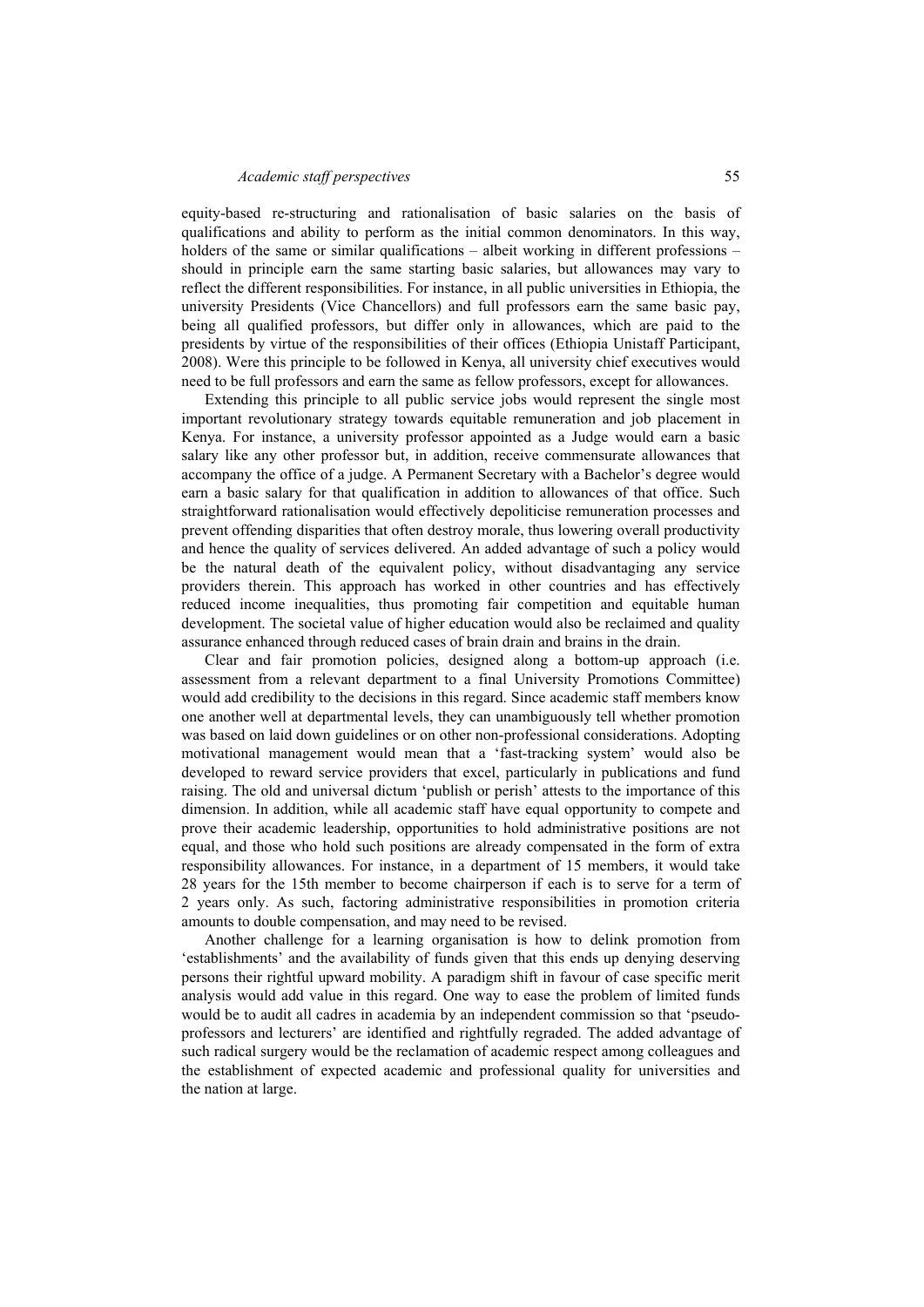A most critical aspect towards operating beyond industrial actions is the need to institutionalise regular and open communication channels between university authorities, academic staff unions and government. Constant communication would yield a wealth of latent information valuable in averting conflicts and guiding positive policy changes. Such an approach has worked well in Germany, where it would not be an exaggeration to state that public universities are generally operating beyond strikes. The university Presidents and service provider representatives (*Personal Rat*) are required by law to meet once every month in order to keep communicating on matters affecting them. The President is obliged to consult government on raised issues. The representatives of university service providers channel their concerns to the umbrella Trade Union for the Public Sector (*Ver.di*), which then enters into dialogue with the government on behalf of all public workers. If no agreement is reached, the union is allowed by law to call for industrial action only after 75% of workers in question vote for the strike. Any agreement reached in such a dispute is rationalised to cover all other public servants in order to maintain established standards of income equity (Ruwe, 2008).

This approach could provide a learning platform for the UASU, university management and council, and the government of Kenya. Where negotiations between the union and university authorities fail, a committee with representation from all the three groups would be required to seek an audience with the government and the Public Service Remuneration Authority (PSRA). The mandate of the suggested PSRA would include the rationalisation and restructuring of remuneration packages across the public service in pursuit of equity. Agreed upon Collective Bargaining Agreements (CBA) would then be legalised to guarantee their implementation. Where no agreement is reached, the UASU would be required to issue the requisite strike notice, supported by at least two-thirds (67%) vote from the membership, in favour of the industrial action. Since the law would have been strictly adhered to and all avenues exhausted, there would be no justification for the victimisation of academic staff that have gone on strike. In this way employees and employers would be forced by law to do what is right, and not just to do things the right way.

#### **4 Conclusions and recommendations**

Low pay as perceived by academic staff was benchmarked on salary scales of other supposedly less qualified yet senior civil servants, paid by the same exchequer (government). This together with inter-grade disparities within the university system, perceived insensitive cum autocratic management and poor communication between university management and academic staff stand out as the main causes of industrial actions. This calls for radical rationalisation of remunerations within the university system and also between universities and other senior public offices. Basic salaries should be pegged first and foremost on earned qualification and competence for the task. Allowances may, however, vary so they are commensurate with the responsibilities attached to different offices. The apparent failure of previous politically driven commissions to harmonise remunerations across the civil service calls for the establishment of body specifically for this task (e.g. a PSRA as described in Sub-section 3.4 above). Harmonised schemes that evidently attach value to a combination of qualifications, expert performance and competence are likely to eliminate industrial actions all together.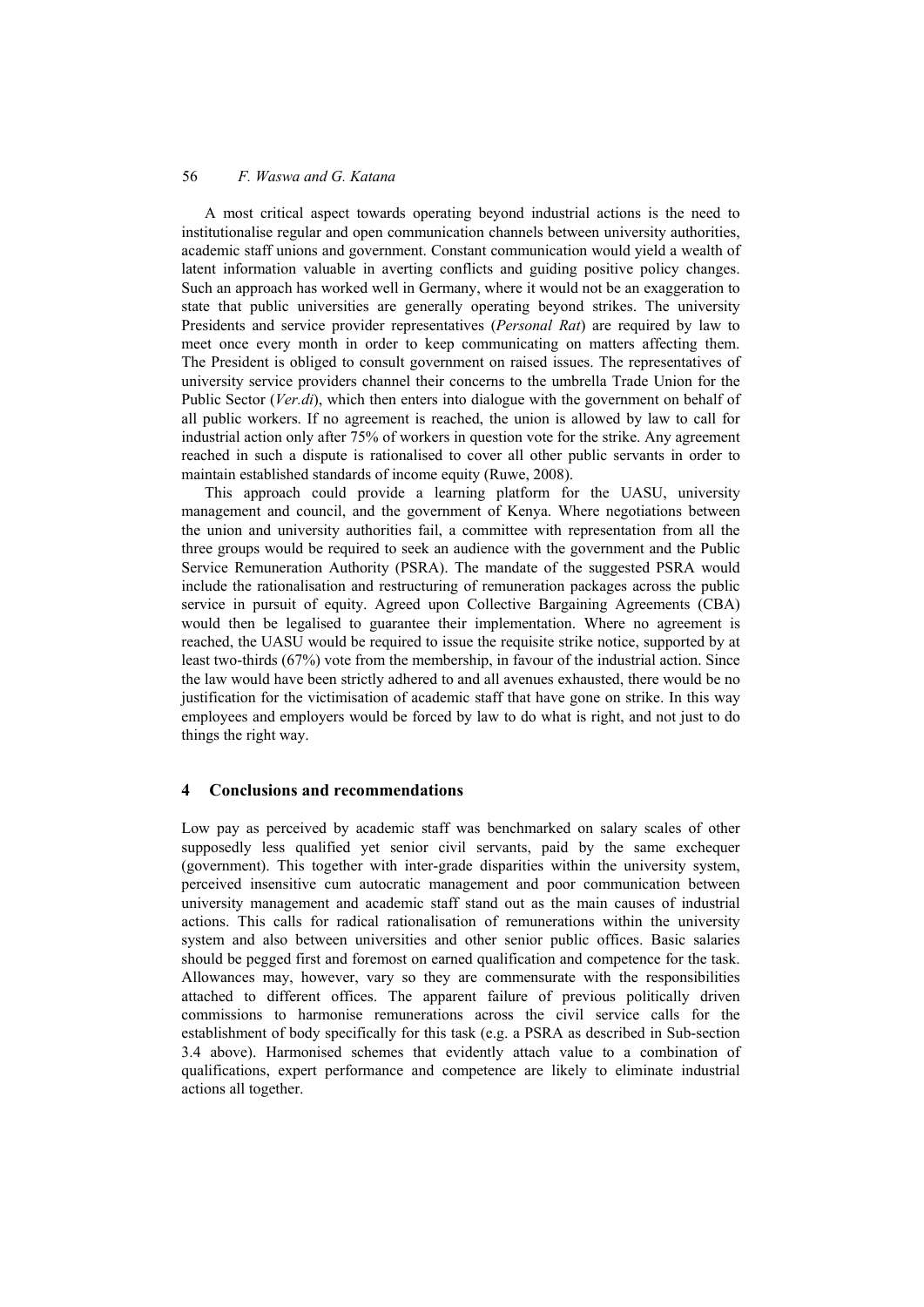### *Academic staff perspectives* 57

Further, a people (employee) centred management system stands out as the single most important element in higher education governance for quality assurance. The challenge of its implementation is how to embrace synergistic partnership in university decision-making among integral stakeholders. Sustainability of this approach would need appropriate institutional and organisational changes in order to detect the need for change and its subsequent management. The long time it takes to negotiate salaries should encourage university authorities and the staff union to explore other motivational avenues as potential trade-offs instead of emphasising salaries alone. In the Kenyan context, reinstatement of the duty free car facility, but under streamlined guidelines, enhanced medical cover and insurance policy, and the establishment of attractive modalities for fees waiver for staff and their dependants are good entry points.

Such options would show that the university authorities are committed to their staff and do not see them as mere tools to yield expected results. With such incentives in place, measurement of progress through such tools as performance contracts with appropriate reward and sanction guidelines should be enhanced and institutionalised for both academic and non-academic staff. People-centred management strategies and approaches are thus the best ways to ensure that universities operate beyond industrial actions, thus guaranteeing sustainable quality in the delivery of their core mandates: teaching, learning, research and community service.

#### **Acknowledgements**

The authors extend their heartfelt thanks to all academic staff who responded to the questionnaire survey and also to respondents from Unistaff 2008 for their valuable input. The guidance of Prof. M. Fremerey, Prof. M. Wesseler, Prof. A. Amini and Mr. W. Ruwe of ISOS-Witzenhausen Germany in the preparation of this paper is highly appreciated.

## **References**

- Cole, G.A. (2002) *Personnel and Human Resource Management*, 5th ed., Continuum ELST, London.
- Eade, D. (2006) 'Motivational management: human resource', *The Financial Times*, 30 October–5 November, Nairobi.
- Egerton University (2005) *Strategic Plan, 2005–2015*, Egerton University Press, Njoro.
- Ethiopia Unistaff Participant (2008) Personal communication, Witzenhausen, Germany.
- Frei, F.X. (2008) 'The four things a service business must get right', *Harvard Business Review*, pp.70–81.
- Garvin, D.A. (1998) 'Building a learning organisation', *Harvard Business Review on Knowledge Management*, pp.47–80.
- Goleman, D. (1998) *Working with Emotional Intelligence*, Bantam Books, New York.
- Jomo Kenyatta University of Agriculture and Technology (2004) *Strategic Plan 2004–2014*, Nairobi.
- Kenyatta University (2005) *Strategic and Vision Plan 2005–2015*, Nairobi.
- Losey, M. (1998) 'Human resource (HR) comes of age', *HR magazine*, quoted in Dessler, G., 2005, *Human Resource Management*, 10th ed., Prentice Hall, New Delhi.
- Maseno University (2005) *Strategic Plan 2005–2010*, Maseno University, Kisumu.